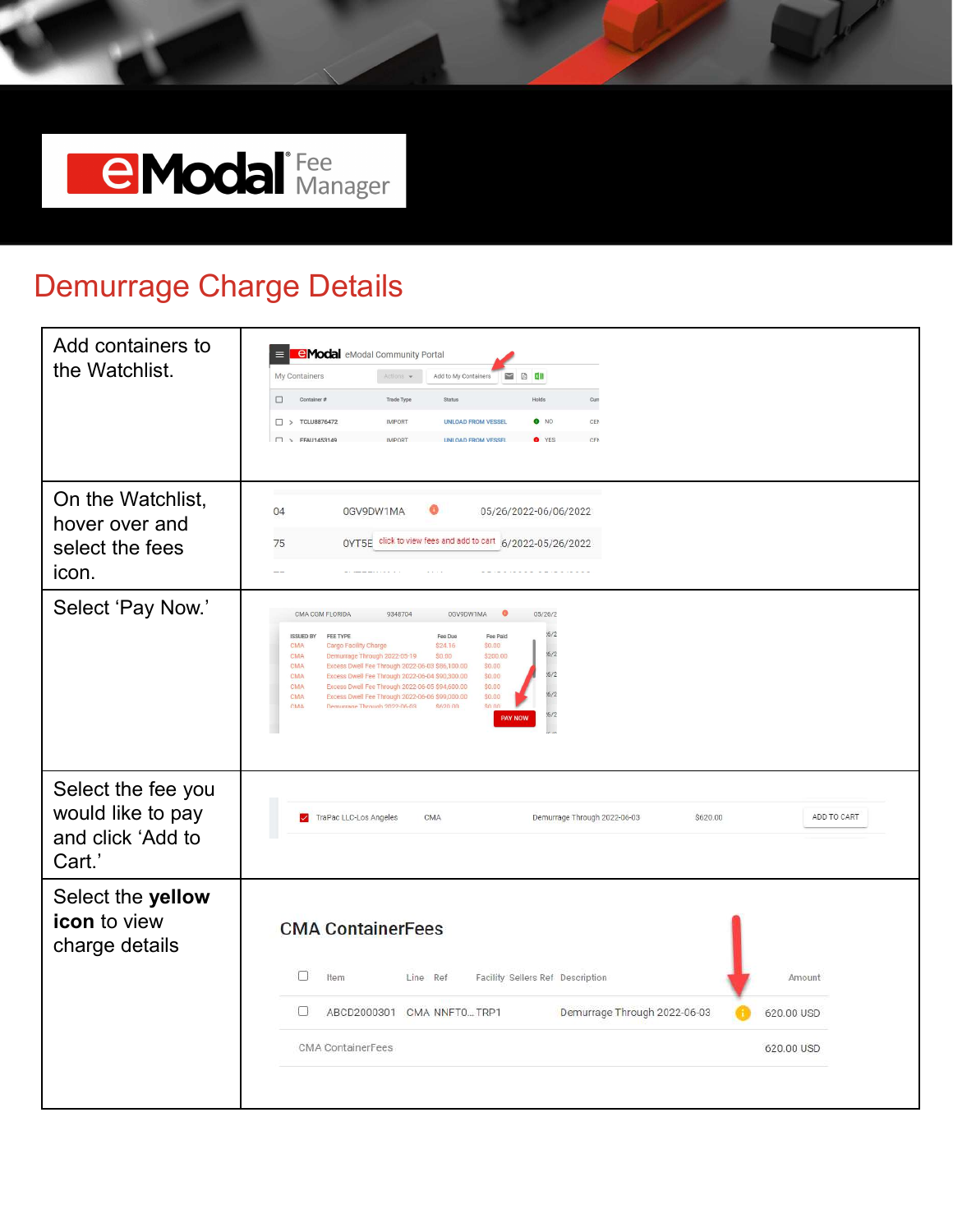## **CModa** Manager

### Demurrage Charge Details, continued

|                                                                                                                                           |                                                                                                                                                                                                                                                                                                   |                                                                                            | (G) The end date of free time                                                                                                                                                                                                                                           |  |  |  |  |
|-------------------------------------------------------------------------------------------------------------------------------------------|---------------------------------------------------------------------------------------------------------------------------------------------------------------------------------------------------------------------------------------------------------------------------------------------------|--------------------------------------------------------------------------------------------|-------------------------------------------------------------------------------------------------------------------------------------------------------------------------------------------------------------------------------------------------------------------------|--|--|--|--|
| A pop-up provides<br>a detailed<br>breakdown.                                                                                             | <b>Invoice Details</b>                                                                                                                                                                                                                                                                            |                                                                                            | (H) The applicable detention or<br>demurrage rule on which the daily<br>rate is based                                                                                                                                                                                   |  |  |  |  |
|                                                                                                                                           | Category:<br>Container Number:                                                                                                                                                                                                                                                                    | Import<br>GCXU5236310                                                                      | (I) The applicable rate or rates per the<br>applicable rule                                                                                                                                                                                                             |  |  |  |  |
| After reviewing,<br>select Close.                                                                                                         | Shipping Line:<br>Facility:<br>First Available Date:<br>Allowed free days:<br>Start of free time:<br>End of free time:<br>Applied demurrage or detention rule:                                                                                                                                    | Ocean Network Express (ONEY)<br>SIT<br>2022-06-15<br>5<br>2022-06-15<br>2022-06-22<br>Tier | (J) The total amount due                                                                                                                                                                                                                                                |  |  |  |  |
|                                                                                                                                           | Applicable Days<br>Tier                                                                                                                                                                                                                                                                           | Day Rate                                                                                   | Amount                                                                                                                                                                                                                                                                  |  |  |  |  |
|                                                                                                                                           | $\overline{2}$<br>$\overline{1}$                                                                                                                                                                                                                                                                  | \$100.00                                                                                   | \$200.00                                                                                                                                                                                                                                                                |  |  |  |  |
|                                                                                                                                           | $\overline{2}$<br>$\mathbf{1}$                                                                                                                                                                                                                                                                    | \$500.00                                                                                   | \$500.00                                                                                                                                                                                                                                                                |  |  |  |  |
|                                                                                                                                           | <b>Total</b>                                                                                                                                                                                                                                                                                      |                                                                                            | \$700.00                                                                                                                                                                                                                                                                |  |  |  |  |
|                                                                                                                                           | Total charge: 700 USD (Total Charge may be cumulative and may differ from the amount due)<br>(L) A statement that the                                                                                                                                                                             |                                                                                            |                                                                                                                                                                                                                                                                         |  |  |  |  |
| (K) The email, telephone<br>number, or other<br>appropriate contact<br>information for questions<br>or requests for mitigation<br>of fees | Common Carrier Statement<br>For any dispute, please contact helpdesk@emodal.com<br><b>Configurable Text Fields</b><br>by the Seller, including<br>URL addresses to direct<br>Payors to supporting<br>materials                                                                                    |                                                                                            | charges are consistent<br>with any of Federal<br><b>Maritime Commission</b><br>close<br>rules with respect to<br>detention and<br>demurrage<br>(M) A statement that the<br>common carrier's<br>performance did not<br>cause or contribute to<br>the underlying invoiced |  |  |  |  |
| Move through the                                                                                                                          |                                                                                                                                                                                                                                                                                                   |                                                                                            | charges                                                                                                                                                                                                                                                                 |  |  |  |  |
| payment process.                                                                                                                          | My Cart (1 items)<br>CMA ContainerFees<br>620.00 USD<br>Total:<br>620.00 USD<br>*plus applicable shipping and service fees<br>I would like to checkout in a different currency<br>Company:<br>Select Company<br>Western Logistic's co (in)<br>Select Payment Source<br><b>Proceed to Checkout</b> |                                                                                            |                                                                                                                                                                                                                                                                         |  |  |  |  |

- (A) Date that container is made available
- (B) The port of discharge
- (C) The container number or numbers
- (D) For exported shipments, the earliest return date (under development)
- (E) The allowed free time in days
- (F) The start date of free time